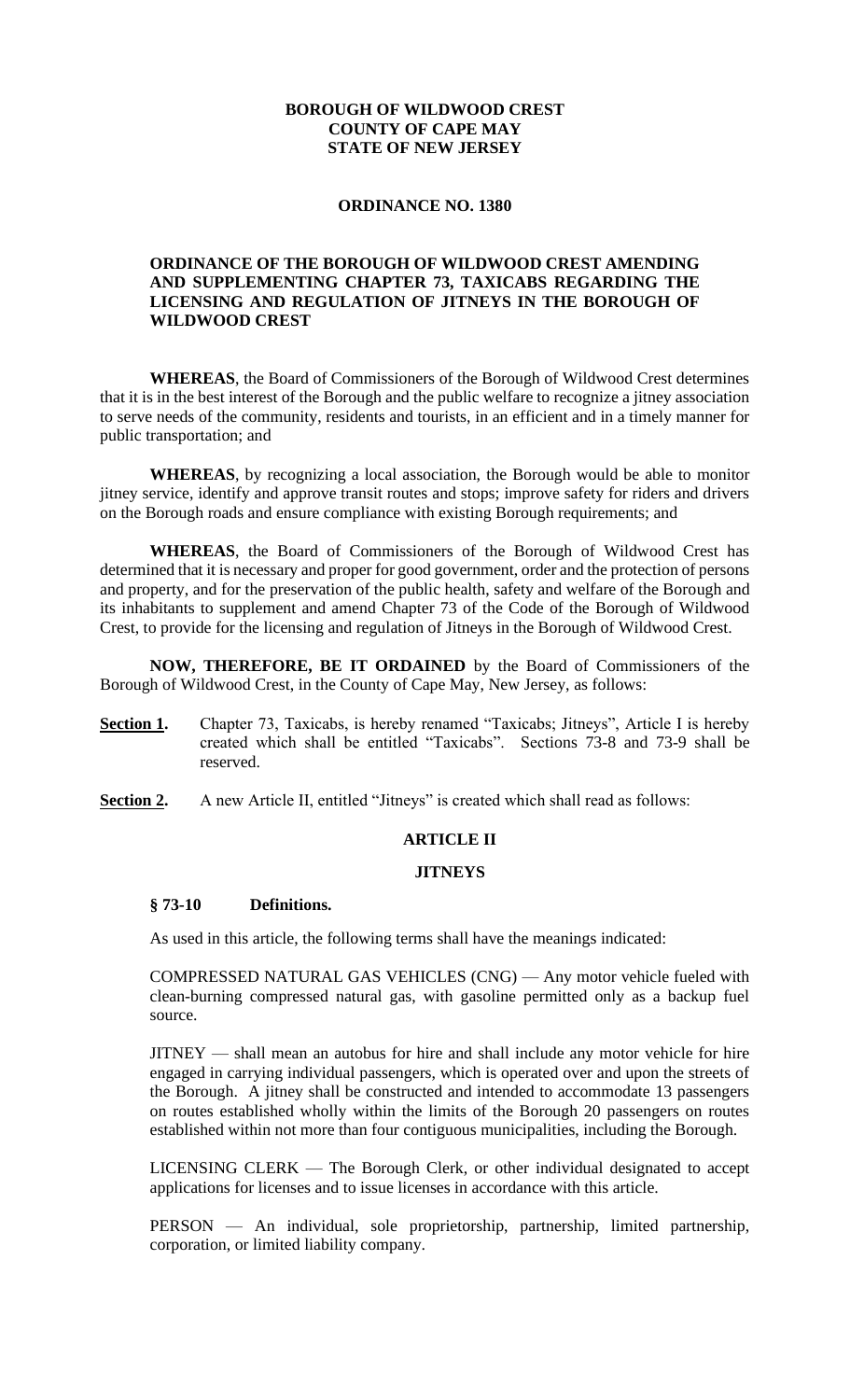STREET — Any street, avenue, land or public place in the Borough utilized for vehicular jitney traffic.

ZERO-EMISSIONS VEHICLE (ZEV)—Any motor vehicle that produces zero exhaust emissions of all criteria pollutants under any and all possible operational modes and conditions.

## **§ 73-11 Approved associations.**

- A. The Borough determines that it is in the best interest of the Borough to recognize a jitney association to serve and address needs and issues, both present and future, that are of interest to both the Borough and jitney licensees; to monitor jitney service; to identify transit routes and stops; to improve safety for riders and drivers on the Borough roads by identifying vehicles and drivers and to ensure compliance with Borough ordinances and requirements; to coordinate and provide information for users of the jitney services; to maintain ongoing communication between the Borough and the association; and efficiently provide information for users of the jitney services, which would lead to decreasing traffic congestion throughout the Borough and facilitate public transportation for Borough residents and tourists. With a localized association, the jitney route system can be established and revised through ongoing, collaborative planning to ensure widespread access and effective allocation of resources rather than operating simply where there may be economic opportunity.
- B. Upon enactment of this article, the Board of Commissioners shall designate, by resolution in its discretion, an association of jitney owners and operators as an approved association. Such designation as an approved association shall be at the will of the Board of Commissioners and remain until such time as the designation as an approved association may be revoked at the discretion of the Board of Commissioners. Upon the revocation of consent and designation of an approved association, all licenses issued to members of that association shall be deemed revoked simultaneously and shall be null and void. Nothing in this article shall be interpreted as a prohibition on more than one association of jitney owners and operators being designated as an approved association. Any association of jitney owners and operators seeking designation as an approved association shall file a written request, along with a copy of its internal rules of operation and a listing of its members in good standing, with the Borough Clerk, who shall transmit that request to the Board of Commissioners and Chief of Police for review.

### **§ 73-12 Municipal consent, license required; issuing authority; expiration.**

- A. License and consent required. No person shall operate a jitney within the Borough of Wildwood Crest, and no person who owns a jitney shall permit it to be operated within the Borough of Wildwood Crest, without obtaining consent of the Borough as required by N.J.S.A. 48:16-24. Such consent shall be evidenced by issuance from the Borough Licensing Clerk of a license pursuant to this article.
- B. License term. The term of a jitney license shall be for one year, from January 1 through December 31. A license issued after January 1 shall be valid for the balance of the calendar year in which it is issued and the fee for that year shall not be prorated.
- C. Renewal. A renewal jitney license may be issued upon the applicant completing and filing a renewal application and verifying by oath or affirmation that there have been no changes in the information contained in the issuance of the initial applications and that they have continued to comply with all laws and regulations of the State of New Jersey relating to the operation of jitneys and is not in violations of any provisions of this article, or other ordinances of the Borough of Wildwood Crest. All applications for license renewal shall be made in writing and filed with the Borough Licensing Clerk.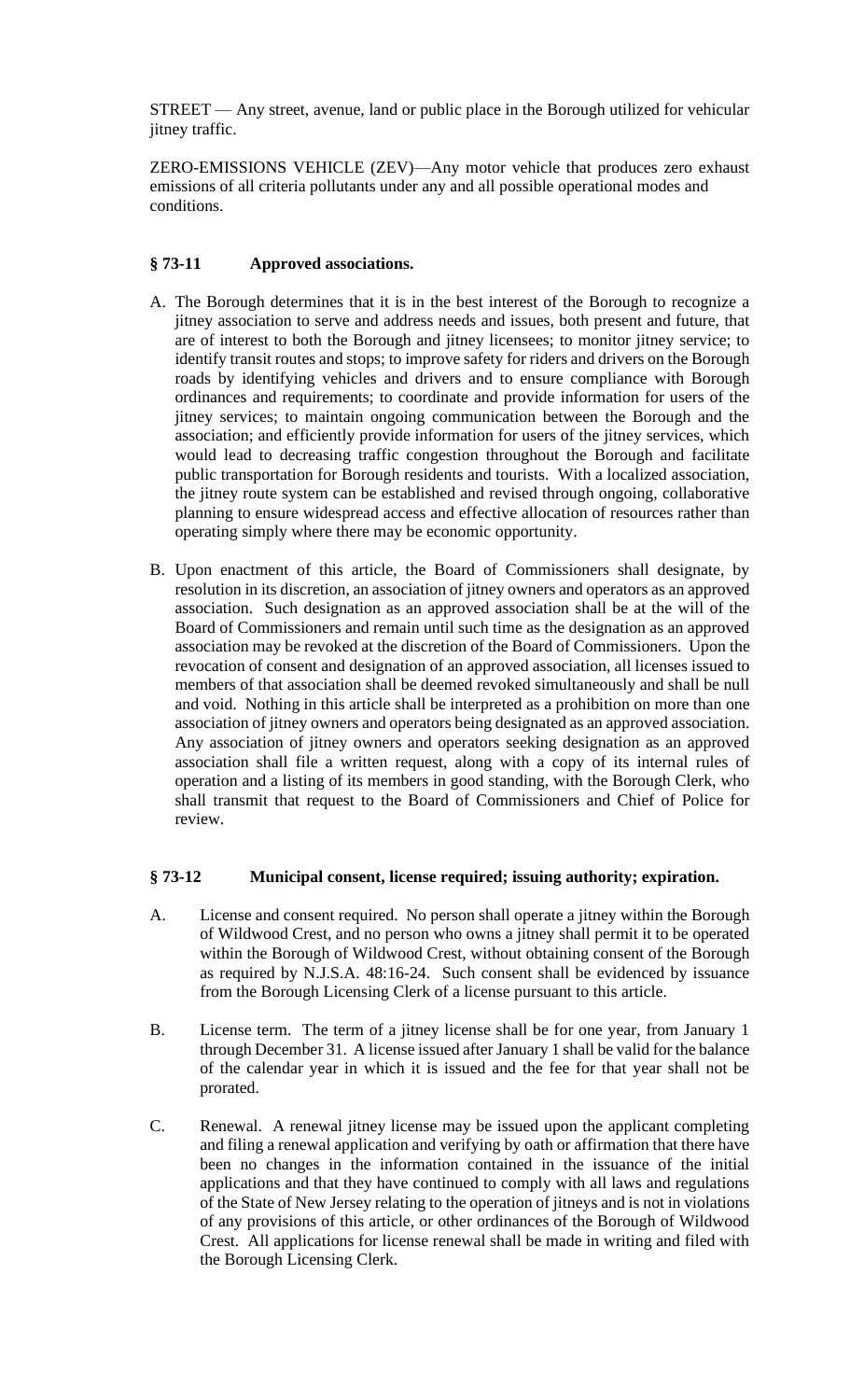- D. Annual fee. A nonrefundable fee of \$100 shall be imposed for the initial license and an annual renewal fee of \$100 shall be imposed for each license thereafter.
- E. Nontransferable. It shall be unlawful for the holder of any license issued under this section to transfer the license to any person.

## **§ 73-13. Reciprocity.**

- A. The Licensing Clerk may grant a license to any person who is a member in good standing of an approved association and is the holder of a valid jitney license issued by the City of North Wildwood, City of Wildwood, Borough of Stone Harbor, Borough of Avalon, or Sea Isle City. Such Borough license shall only be issued, and shall be conditioned upon the person supplying the Licensing Clerk with the following:
	- (1) A copy of the valid jitney license from a municipality listed in section 73- 13A above.
	- (2) A copy of a valid license certificate of insurance naming the Borough of Wildwood Crest as an insured as provided for this article in compliance with N.J.S.A. 48:16-24.
	- (3) Proof of membership in an approved association by a municipality listed section 73-13A above.
- B. Such consent shall be further conditioned upon the licensee executing the power of attorney required by N.J.S.A. 48:16-24 and by payment of the required annual license fee.
- C. Municipal consent and Borough license granted pursuant to this section shall automatically expire or terminate at the same time the issuing municipal license expires or terminates and shall be suspended or revoked in the event the licensee's issuing municipal license is suspended or revoked and such consent shall remain suspended or revoked for so long as the licensee's municipal license is suspended or revoked.
- D. Any licensee shall immediately notify the Borough Clerk and Chief of Police in writing of any suspension, revocation or any other change of status of an issuing municipality's license.

### **§ 73-14. Licensing of jitney owner-operators; application procedures.**

- A. Application information. An application for a jitney owner-operator's license shall be filed with the Licensing Clerk upon forms provided by the Borough for that purpose. The application shall require disclosure of the following information:
	- (1) The name, address, and date of birth of the applicant.
		- (a) If the applicant is a corporation, its name, address of its principal place of business and the name and address of its registered agent must be supplied. In addition, a copy of the certificate of incorporation shall be filed with the application.
		- (b) If the applicant is a limited liability company, its name, addresses of all members and address of the registered agent shall be submitted in addition to a copy of the certificate of formation of the limited liability company and a current operating agreement.
		- (c) If the applicant is a partnership, the same information required of an individual applicant shall be required for each of the partners.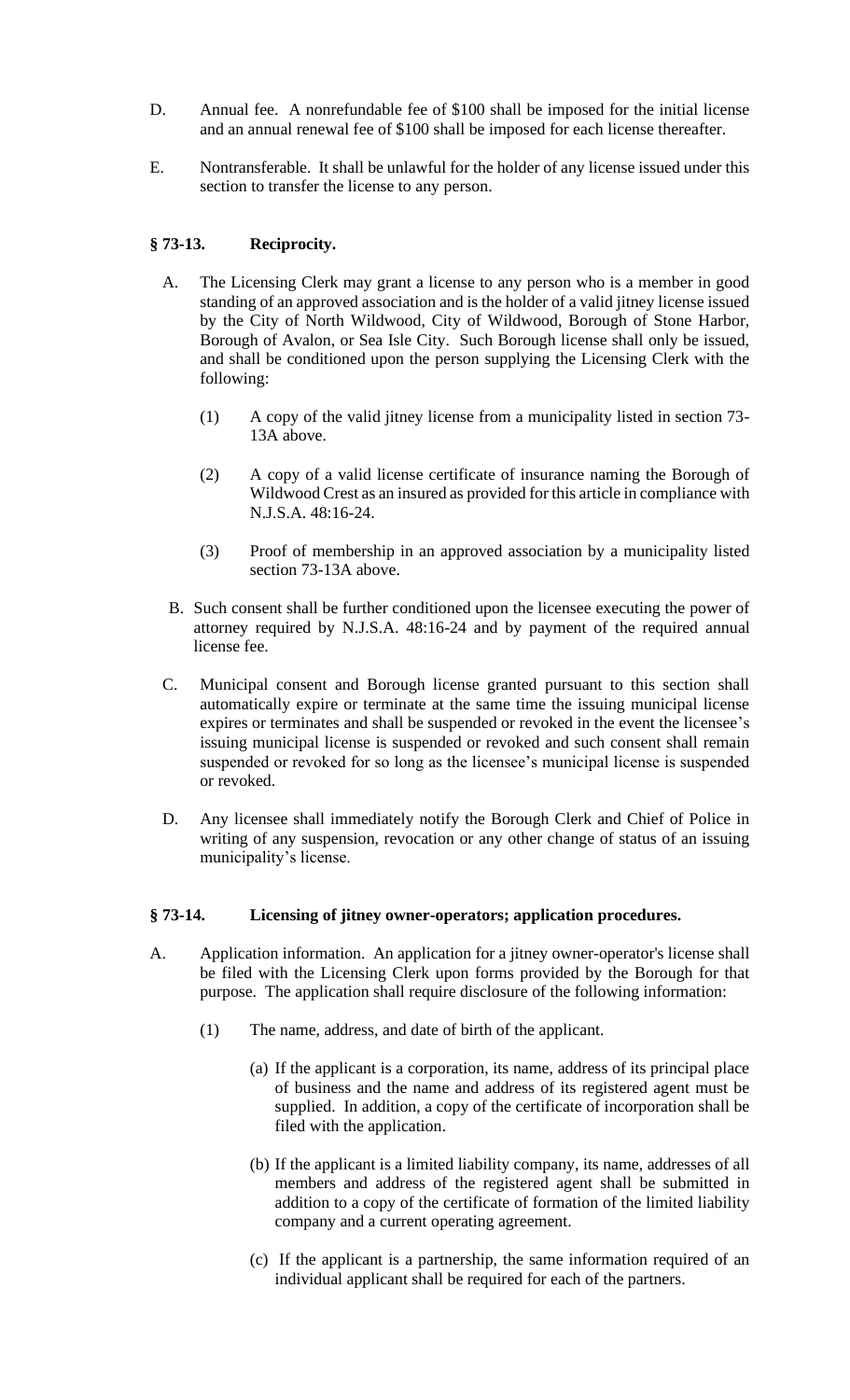- (2) The type of motor vehicle, the name of the manufacturer, the New Jersey vehicle registration number, vehicle insurance policy particulars, and a valid New Jersey driver's license of the owner and operator of the jitney.
- (3) Proof that the vehicle shall meet all requirements to make it a CNG or ZEV vehicle, as defined herein.
- (4) Proof that the seating capacity of the vehicle, according to its trade factory rating, is intended to accommodate 13 passengers, or 20 passengers if operating in more than one contiguous municipality as permitted by N.J.S.A. 48:16-23.
- (5) A complete description of the vehicle, both inside and out, including whether the vehicle has been converted for jitney use and, if so, the name and place of business of the individual doing the conversion.
- (6) The previous experience of the applicant in the transportation of passengers for hire, including the name of any other state or municipality where the applicant has ever been licensed, or is currently licensed, to operate a jitney and whether said license was ever suspended or revoked or whether an application for the issuance or renewal of a license was ever denied and the reasons for the denial, suspension or revocation.
- (7) Any other facts that the applicant believes would have any effect on the decision to grant or deny the jitney license.
- (8) Each person operating a jitney in the Borough shall submit a valid and current commercial driver's license ("CDL"), with a Passenger (P) endorsement, issued by the State of New Jersey Motor Vehicle Commission. If the CDL license is scheduled to expire prior to the expiration of the jitney license, the jitney license issued in accordance with this provision will terminate upon the expiration of the CDL license unless the holder of the CDL provides proof to the Borough that the CDL license was renewed.
- (9) A description of the insignia to be placed upon the jitney, as hereinafter defined, the location of such insignia and an identification of all other permanent markings that are to be affixed to the jitney designating the same as a jitney. An applicant may aid in this requirement by submitting with the application a color photograph of the vehicle to be used as a jitney.
- (10) Any other information which the Board of Commissioners or Licensing Clerk may prescribe.
- B. Application to be verified by oath or affirmation. All applications shall be verified by oath or affidavit before a notary public or some other person fully authorized to administer oaths. Applications by a partnership shall be verified by managing partner; applications by a corporation shall be verified by the president or vice president; and applications by a limited liability company shall be verified by the managing member.
- C. Procedure. Once an application is complete, and the nonrefundable application/license fee is paid, the Licensing Clerk shall transmit the completed application to the Chief of Police for investigation.
- § 73-15. Investigation of applicant.
	- A. The Chief of Police or his or her designee shall be responsible for the conduct of an investigation into each applicant for a jitney license hereunder. Initial applicants for a jitney license shall submit to a fingerprint background check by the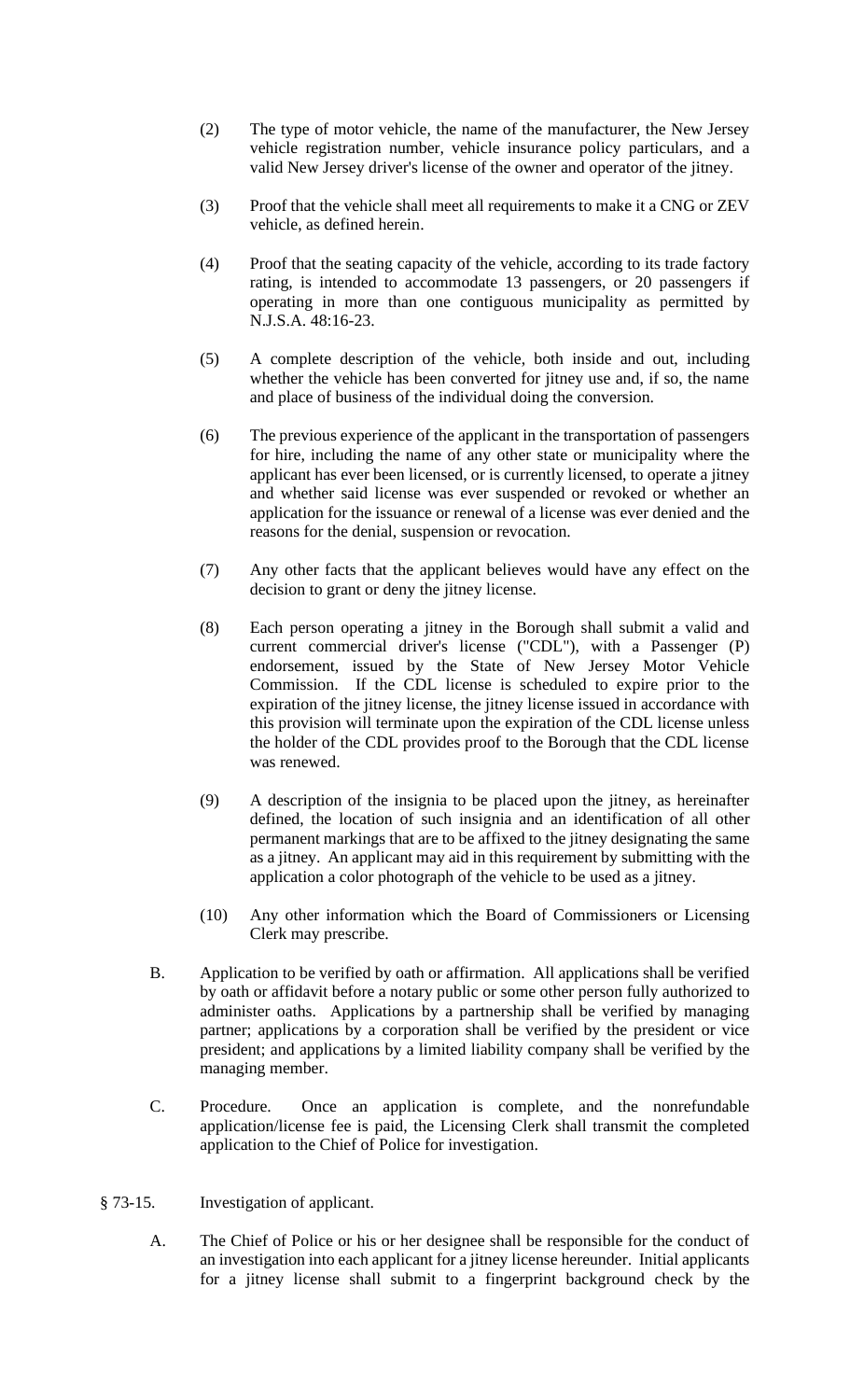investigating agency. For each of the three years following the initial year that an applicant obtains a jitney license from the Borough, the Borough will conduct a computer-based background check of the applicant through the New Jersey State Police. If the applicant is a corporation, limited liability company or partnership, then the following individuals shall be subject to a background check:

- (1) In the event that the applicant is a corporation, the background investigation shall include all officers of the corporation and, if practical, the shareholders.
- (2) In the event that the applicant is a limited liability company, such investigation shall include all officers of the limited liability and, if practical, the members.
- (3) In the event that the applicant is a partnership, such investigation shall be required of each partner, whether full or limited partners.
- B. The investigation shall concern all matters stated in the application and shall determine whether the applicant for such license has any criminal record and if so the circumstances of such record including the date, results of such investigation together with recommendations by the Chief of Police as to whether such license should be granted or denied supported by the reason(s) for such recommendation shall be forwarded to the Licensing Clerk.
- C. As a condition of conducting the investigation referred to in this article, each applicant, by submitting an application for a jitney license, authorizes the Chief of Police and the Borough of Wildwood Crest to release the results of such investigation to the Licensing Clerk and Board of Commissioners, Borough Administrator, Borough Clerk, Code Enforcement Officer, and Borough Solicitor. No such investigation shall be undertaken without such written authorization by the applicant.
- D. The Licensing Clerk shall act upon the owner-operator's license application within 30 days of receipt of the investigation report from the Chief of Police. If the Chief of Police recommends granting the license and if the report discloses no reason which would justify denying the license, and all other conditions and requirements of this article have been satisfied, including the payment of all applicable fees, the Licensing Clerk may proceed to issue the license.

# **§ 73-16. Denial of license, appeal, hearing.**

If the recommendation of the Chief of Police is to deny the license, or if the Licensing Clerk denies the license for any other reason, or in the event of a revocation or suspension of an existing license, the applicant may appeal the denial, revocation or suspension of the license in writing to the Licensing Clerk. The applicant owner-operator shall then be granted a hearing before Board of Commissioners. The applicant shall receive notification of the date and time for such hearing which shall be scheduled within 30 days from the denial date or notice of revocation, and such hearing shall be commenced and concluded within the immediately succeeding 30 days. The Board of Commissioners may grant, deny, revoke or suspend such, in the exercise of its discretion.

### **§ 73-17. Substitution of vehicle.**

A. The holder of a license may be permitted to substitute a vehicle in place of a duly licensed vehicle; provided, however, that written notice of substitution of the vehicle shall have first been filed with the Licensing Clerk and approval given by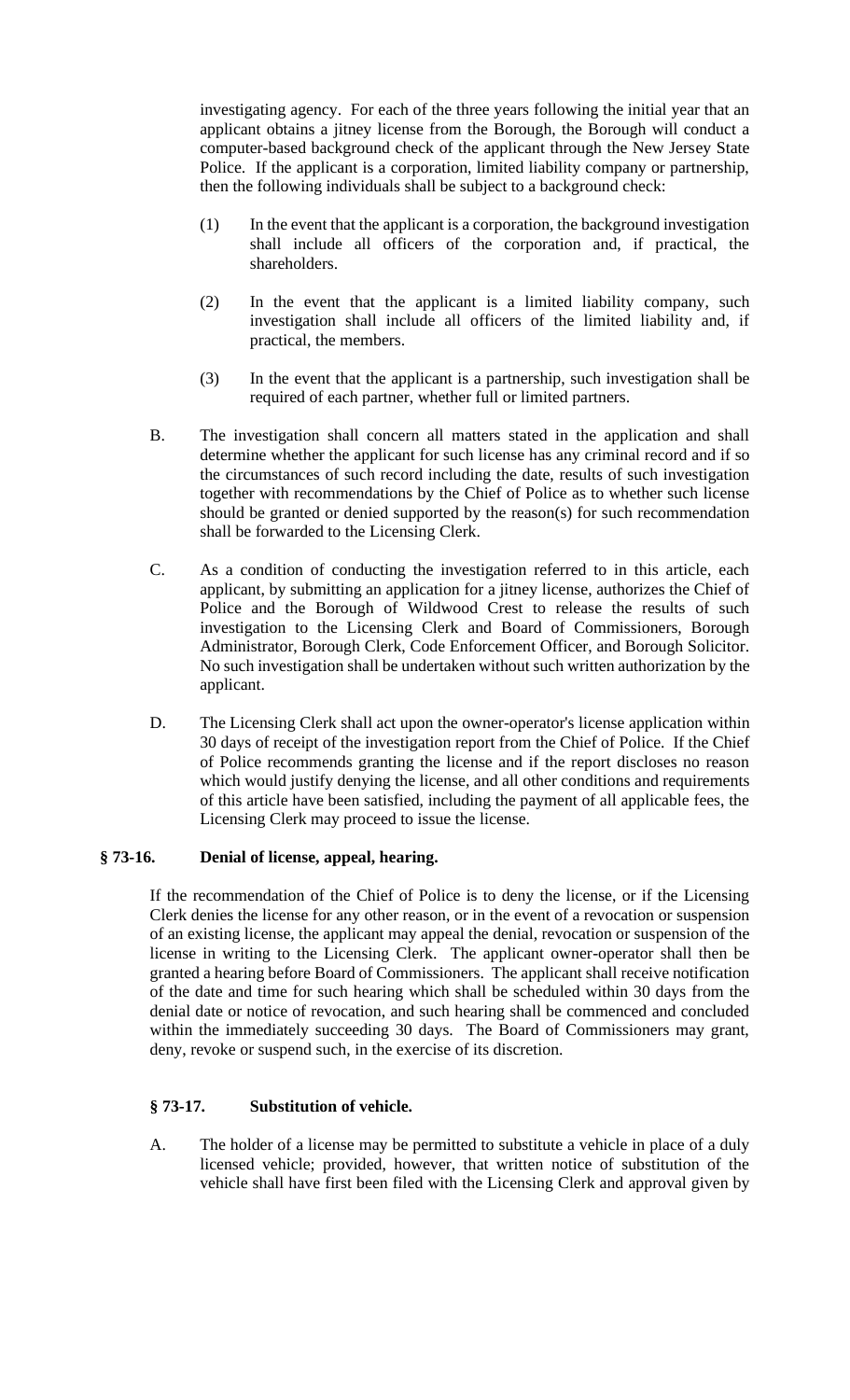the Chief of Police and Licensing Clerk, which written notice of substitution shall consist of the following:

- (1) The Borough license number of the vehicle replaced.
- (2) The time and date of replacement.
- (3) Reasons for replacement.
- (4) The insurance coverage of the vehicle substituted.
- B. If such substitution is approved for a vehicle, the Borough-issued identification number shall then be identified with the vehicle.

## **§ 73-18. Display of jitney license.**

The applicant's license and owner's shall at all times be prominently displayed and adequately protected in the interior of any jitney operated by the licensee so that the face thereof shall be at all times in full view and plainly legible to any passengers seated on the jitney. The license card shall at all times be and remain the property of the Borough.

## **§ 73-19. Identification of jitneys.**

Each jitney operating in the Borough shall have permanently affixed, at the cost of the jitney owner, a permanent insignia approved by the Borough designating such vehicle as a jitney servicing the "Wildwoods" which shall be approved by the Borough. The insignia shall be located on the rear of the vehicle.

### **§ 73-20. Fares.**

Fares to be charged by jitneys shall be fixed by resolution of the Board of Commissioners. Such fares shall be agreed upon by the jitney operators and the Borough and once agreed upon shall not be changed in any way without the express consent of the Borough and approved by resolution.

# **§ 73-21. Routes and stops.**

The routes and stops shall be established, by resolution of the Board of Commissioners. Such routes and stops shall be agreed upon by the jitney operators and the Borough and once agreed upon shall not be changed in any way without the express consent of the Borough and approved by resolution. Signage for jitney stops shall be provided by the Jitney Association.

### **§ 73-22. Insurance; power of attorney.**

A. Insurance. As a condition for the issuance of a license hereunder, the applicant for a jitney license shall, in accordance with the provisions of N.J.S.A. 48:16-24, file with the Borough Clerk a valid certificate of liability insurance attesting that the person and/or owner-operator is insured under a policy of comprehensive, general liability insurance. The limits of said insurance shall be not less than \$300,000 per occurrence, or such greater amount as may be required by law, against loss from the liability imposed by law upon the jitney owner for damages on account of bodily injury or death suffered by any person as a result of an accident occurring by reason of the ownership, maintenance, or use of such jitney upon the public streets of the Borough, and such consent shall continue effective and such operation be permitted only so long as such insurance to the full and collectible amount shall remain in force, during the entire term of the policy. Such insurance policy shall provide for the payment of any final judgment recovered by any person on account of the ownership, maintenance, and use of such autobus or any fault in respect thereto and shall be for the benefit of any person suffering loss, damage or injury as aforesaid.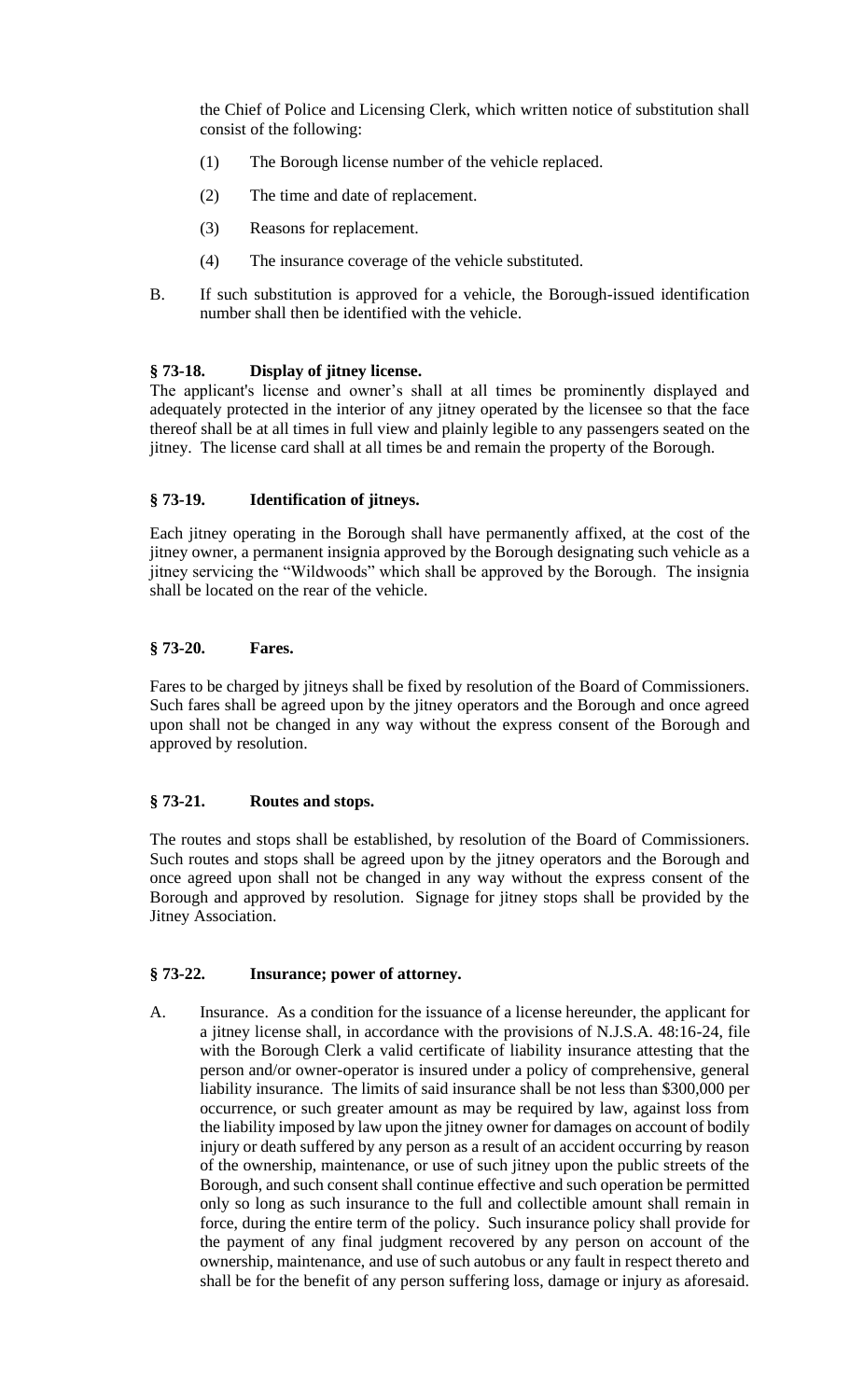The certificate of liability insurance, shall be submitted with the license application and shall obligate the liability insurer to notify the Borough Clerk and Borough Administrator if any change occurs in the policy or if the policy is terminated or canceled for any reason.

B. Power of Attorney. In accordance with the provisions of N.J.S.A. 48:16-24, each owner-operator shall execute and deliver to the Borough's Chief Financial Officer concurrently with the filing of the policy referred to above, a power of attorney wherein and whereby the said owner-operator shall nominate, constitute and appoint the Chief Financial Officer as the owner-operator's true and lawful attorney for the purpose of acknowledging service of any process out of a court of competent jurisdiction to be served against the insured by virtue of the indemnity granted under the insurance policy filed.

### **§ 73-23. Revocation, suspension, failure to renew license.**

- A. Any license issued hereunder may be revoked or suspended or any application for renewal may be denied for cause. Cause shall be deemed to be any reason set forth in the Code of the Borough of Wildwood Crest for the suspension or revocation of any licenses as well as for, but not limited to any one or more of the following reasons:
	- (1) Failure to provide complete and truthful information on the application for a jitney license or on any documentation or information required to be provided as part of the license application process;

(2) The licensee's or operator's past criminal record is found to be unsatisfactory.

- (3) Suspension, revocation or expiration of the applicant's driving privileges in the State of New Jersey or any other state;
- (4) Failure to maintain liability insurance required by this article or other applicable law or regulation;
- (5) The licensee or operator fails to operate the jitney in accordance with, or fails to comply with all of the provisions of this article, or any other ordinances of the Borough of Wildwood Crest, law, rule or regulation of the State of New Jersey or federal government;
- (6) Operating a jitney in a careless manner within the Borough;
- (7) The licensee shall cease to operate any jitney for the period of one (1) year without first having obtained permission for cessation of said operation from the Chief of Police or Licensing Clerk.
- B. Before taking any such action to revoke or suspend a license or deny an application for renewal, the aggrieved party shall be notified in writing of the reasons for the revocation, suspension or denial of renewal entitled to a hearing before Board of Commissioners in accordance with the provisions of this article. Notice of revocation or suspension shall be provided by personal service or by certified mail, return receipt requested, sent to the address in the licensee's application or such other address as may be provided by the licensee.
- C. All licenses of members of an approved association shall be revokable at will, without a hearing and without cause in the event of revocation of the association as an approved association by the Board of Commissioners.

### **§ 73-24. Rules and regulations.**

The following rules and regulations shall be applicable to all licensees: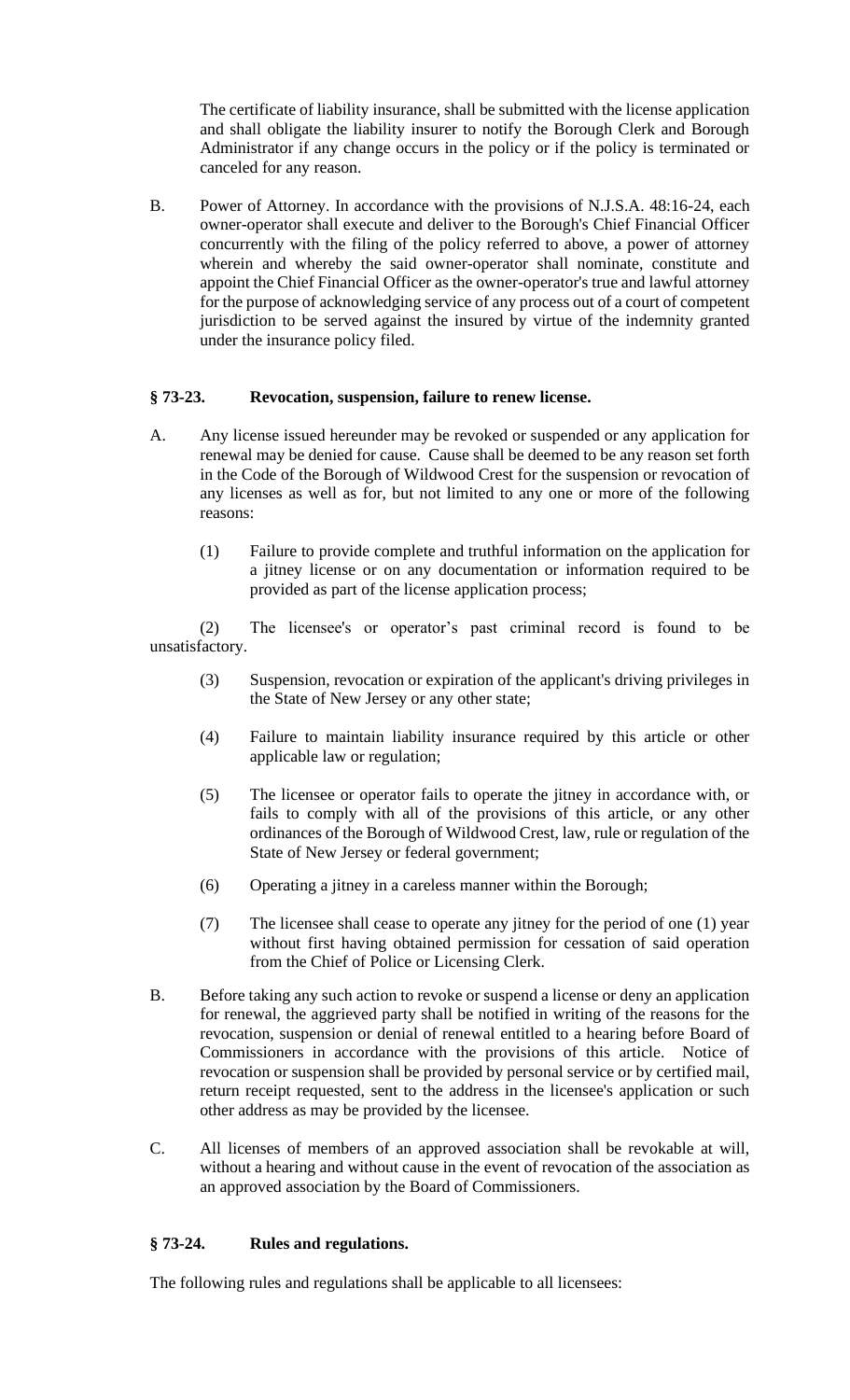- A. Minimum license requirement. No license to own or operate any jitney shall be granted to any person who is not a licensed driver in the State of New Jersey, or any other state of the United States.
- B. Conviction for a crime. Where a licensee has been convicted of a crime, disorderly persons, petty disorderly persons offense, or misdemeanor offense, in any city, county, state or federal court, upon conviction, the Borough Licensing Clerk may revoke the license of the jitney owner-operator upon notice and hearing.
- C. Misconduct. The Borough shall take official cognizance of any and all misconduct, deceit, fraud, subterfuge or actions of any jitney licensee which are against the best interest of the public or the jitney industry itself, regardless of whether or not such actions are specifically covered in this article. It shall also be the direct responsibility of all departments to bring such actions to the notice of the Borough Administrator.
- D. The Mayor, Borough Administrator, Chief of Police and/or Emergency Management Coordinator as appropriate, in the case of actual or impending natural disaster, state of emergency or other emergency situation or public necessity, shall have authority to temporarily suspend the operation of all jitney service in the Borough. As a condition of operation within the Borough, all permitted jitneys shall comply with such suspension order and shall not be entitled to any compensation from the Borough for such period of suspended operations.
- E. Unsanitary, inadequate, unclean, or unsafe jitneys will not be permitted to operate.
- F. Jitney operators shall wear a uniform shirt and optional hat approved by the Borough at the operator's expense.
- G. All marketing materials in all media forms shall be approved by the Borough prior to release to the public.
- H. All accidents involving persons or property must be reported to the Police Department as soon as possible after the occurrence.
- I. Jitney owner-operators must notify the Police Department when a change of driver's license number or registration number occurs.
- J. If a jitney breaks down and is unable to continue, passengers must be refunded their fares in full.
- K. It shall be unlawful for any jitney to stop for the purpose of receiving or discharging passengers at any location other than an approved jitney stop.
- L. No jitney shall carry more than 13 passengers operated in a single municipality or 20 passengers if operated in more than one contiguous municipality. Each passenger must be seated while the jitney is in motion. Passengers must be treated with courtesy and respect; repeated complaints against drivers will be grounds for disciplinary action, including but not limited to revocation or suspension of a license. For purposes of this section, children in arms shall not be considered as persons.
- M. No jitney shall bypass any prospective customer when there is space available on the jitney.
- N. Additional rules and regulations. The Board of Commissioners may also establish by resolution such additional rules and regulations as it may be deem necessary to further the purposes of this article.

# **§ 73-25. Enforcement Official.**